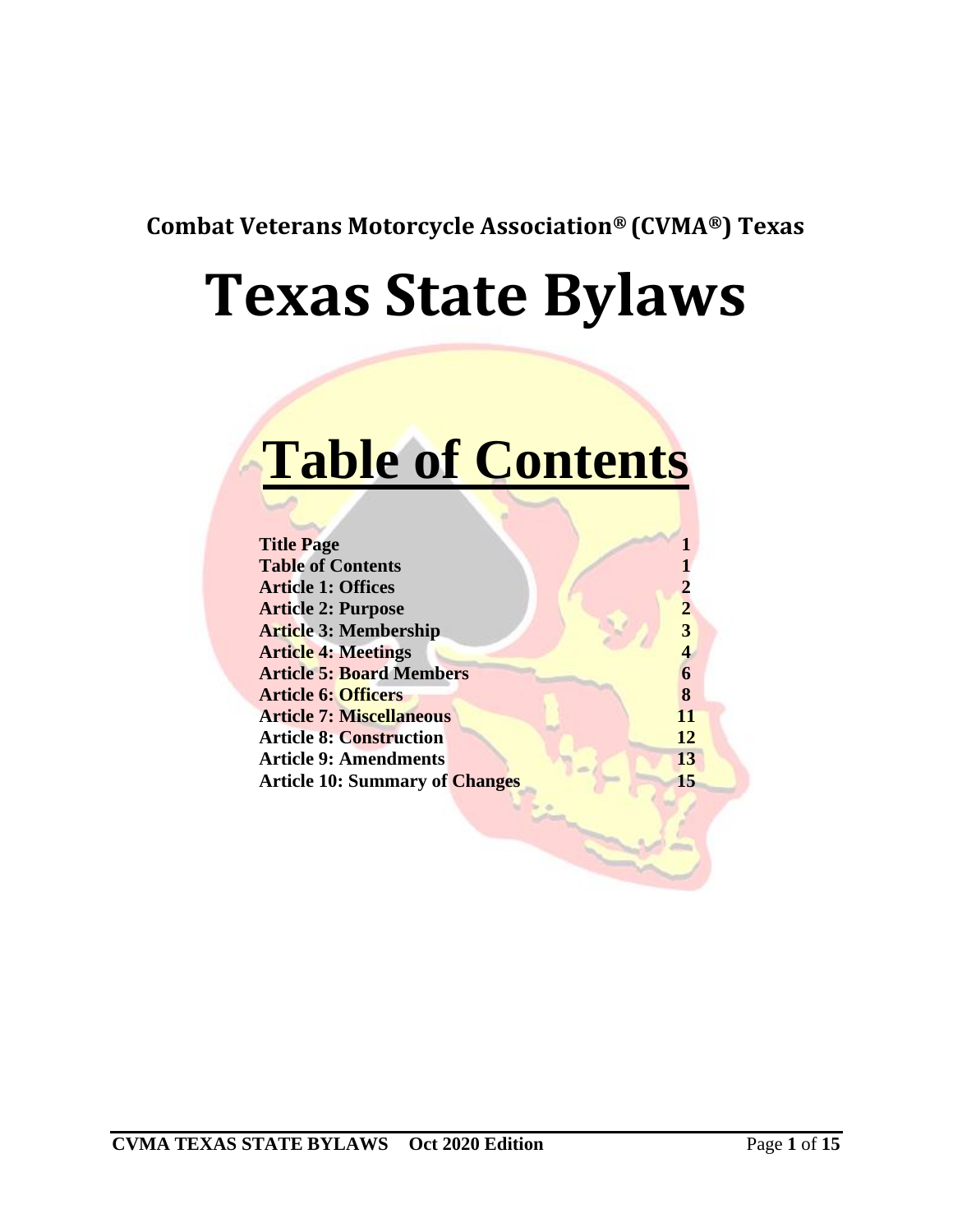### **BYLAWS OF CVMA TEXAS COMBAT VETERANS MOTORCYCLE ASSOCIATION (CVMA) – TEXAS**

#### **ARTICLE I - OFFICES**

#### **1. REGISTERED OFFICE AND AGENT**

The registered office and registered agent of the CVMA Texas shall be as set forth in the CVMA Texas's Certificate of Formation. The registered office or the registered agent may be changed by resolution of the State Executive Board (SEB), upon making the appropriate filing with the Secretary of State.

#### **2. PRINCIPAL OFFICE**

- A. The principal office of the CVMA Texas shall be at 1824 E. Houston St. San Antonio, TX 78202.
- B. Change of Address. The designation of the county or state of CVMA Texas principal office may change by amendment of these bylaws. The SEB may change the principal office from one location to another within the named country by noting the changed address and effective date below, and such changes shall be deemed minor, and not require an amendment of these bylaws.



The CVMA Texas emblem and logo used by CVMA Texas shall be that specified in the National By-Laws, which is hereby incorporated by reference as if fully set forth herein.

#### **ARTICLE II – PURPOSE**

#### **1. IRS SECTION 501(C)(3)**

The Corporation (herein "CVMA Texas") is organized exclusively for charitable, religious, and educational purposes as specified in Section  $501(c)(3)$  of the Internal Revenue Code, including, for such purposes, the making of distributions to organizations that qualify as exempt organizations under section  $501(c)(3)$  of the Internal Revenue Code. The SEB has the authority to change these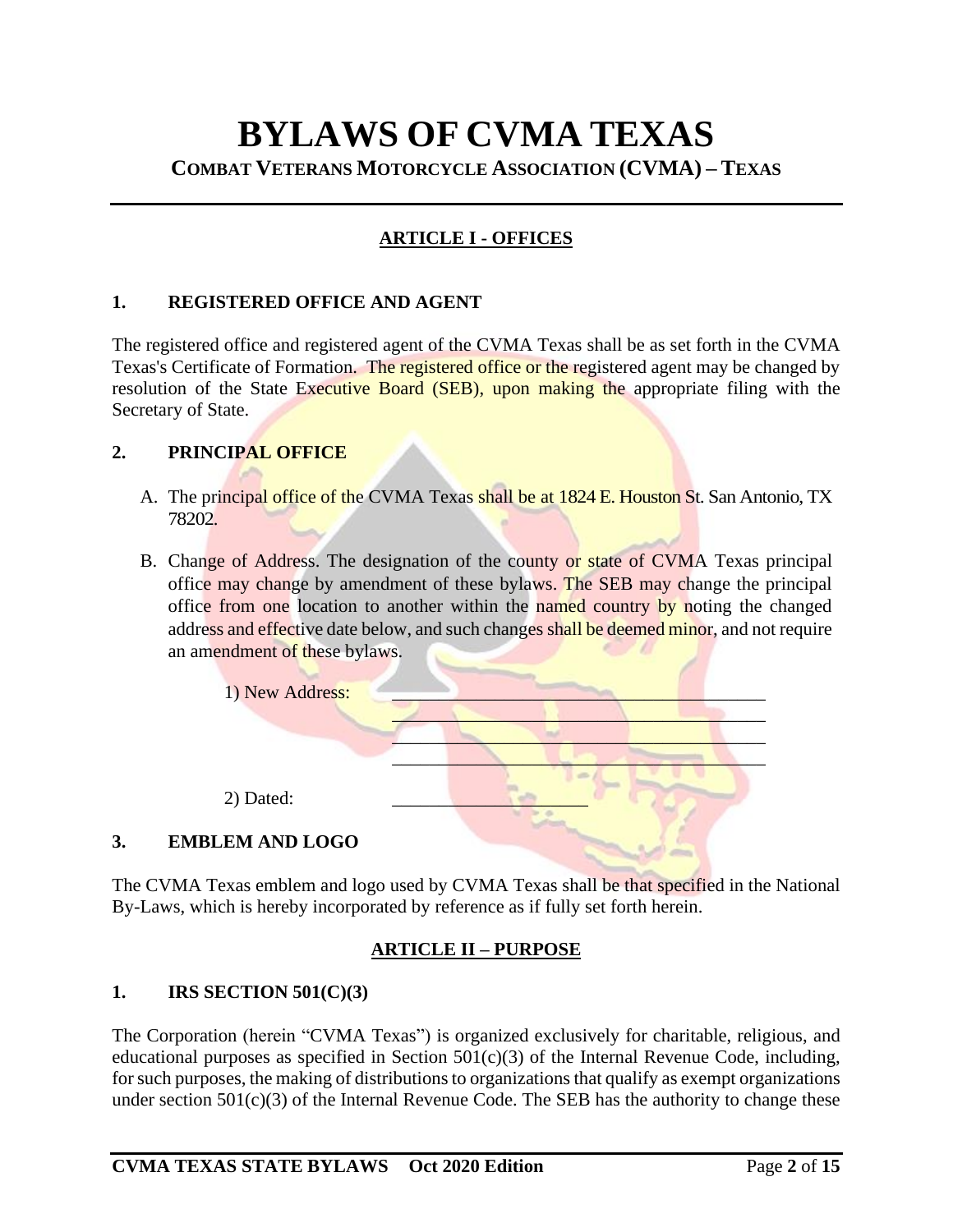bylaws if any part is found to be in conflict with Federal or Texas tax laws for the purpose of maintaining CVMA Texas in good standing with Federal and State law to continue as a charitable non-profit under Section  $501(c)(3)$  of the Internal Revenue Code as a qualified tax-exempt organization.

#### **2. OBJECTIVES**

CVMA Texas is formed with the following objectives:

- A. The betterment of camaraderie and fellowship between its members and their families in the CVMA chapters across the State of Texas.
- B. To promote interest in various forms of motorcycle riding with veterans.
- C. To create and maintain camaraderie among combat veterans from all U.S. branches of service and *its allies*.
- D. To support veteran organizations.
- E. To raise awareness for the plight of POW's, MIA's and their families, post-traumatic stress disorder (PTSD), traumatic brain injury, (TBI) and other combat related medical conditions.
- F. To conduct Association functions and activities in a manner befitting and respecting the members of the Combat Veterans Motorcycle Association.
- G. To encourage a better understanding of motorcycle riders as a constructive sport among members of the public, press, and law enforcement.

#### **ARTICLE III – MEMBERSHIP**

#### **1. MANAGEMENT BY MEMBERS**

Management of the affairs of CVMA Texas is to be vested in its Chapter's members.

#### **2. CLASSES OF MEMBERS**

CVMA Texas shall have three classes of members: Full, Auxiliary, and Support. Members must meet the following qualifications for membership:

A. Members must be a Full, Auxiliary, or Support member in good standing with the CVMA and assigned to a Texas Chapter of the Combat Veterans Motorcycle Association in accordance with (IAW) the National CVMA By-Laws, which is hereby incorporated by reference as if fully set forth herein.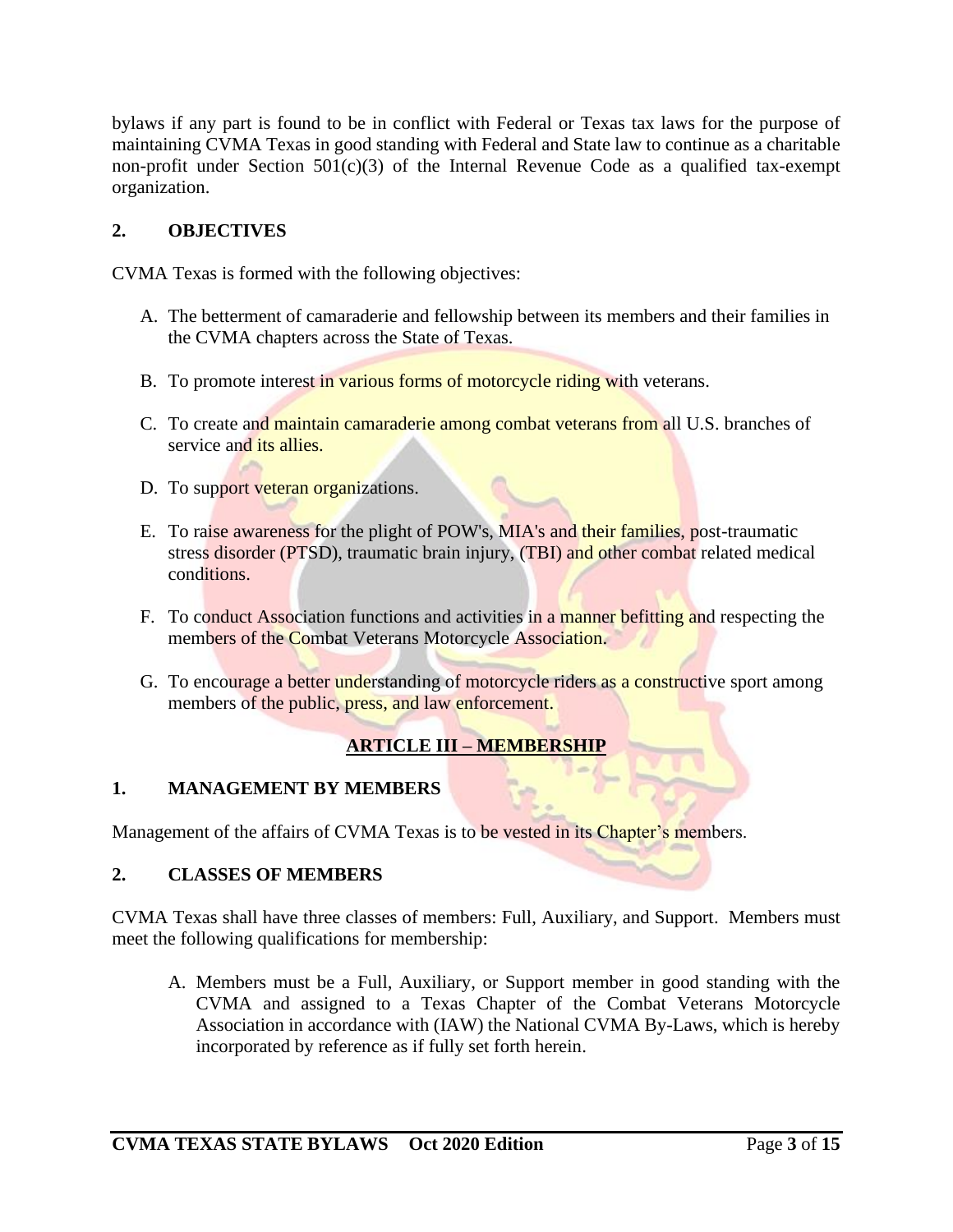B. Members must be a Combat/War Veteran in good standing with CVMA Texas. The term "Good Standing" shall be defined as any person who has fulfilled the requirements for membership in the National bylaws, who is not currently suspended or on probationary status for disciplinary reasons or for violations of civil or criminal state laws, and who has paid the necessary dues and conformed to the requirements as set forth in these bylaws and the National bylaws.

#### **3. ADMISSION OF MEMBERS**

Members shall be permitted to be assigned to the CVMA Texas upon qualifying through the application process as determined by the National Board of Directors (NBOD).

#### **4. TERMINATION OF MEMBERSHIP**

A member may have their membership terminated IAW the process defined in the National bylaws and applicable policies.

#### **5. RESIGNATION**

Any member may resign by notifying their applicable CVMA Chapter Executive Board (CEB).

#### **6. REINSTATEMENT**

A member that has been removed from the CVMA may request to rejoin.

#### **7. TRANSFER OF MEMBERSHIP**

Membership in CVMA Texas is not transferable or assignable to another person.

#### **ARTICLE IV – MEETINGS**

#### **1. PARLIAMENTARY PROCEDURE**

Roberts Rules of Order will be applied during meetings to affect parliamentary procedures, unless otherwise amended and provided for in the bylaws.

#### **2. PLACE OF ANNUAL STATE MEETING**

The host chapter of a future annual meeting will be determined during the conduct of an annual meeting. Nominations will be received from the members and a vote will be conducted in the case of multiple nominations. All attempts to give two years notice will be given. When the host chapter is decided, the host chapter will notify the SR of the meeting location and date. The members will be notified IAW Section 4 of this Article.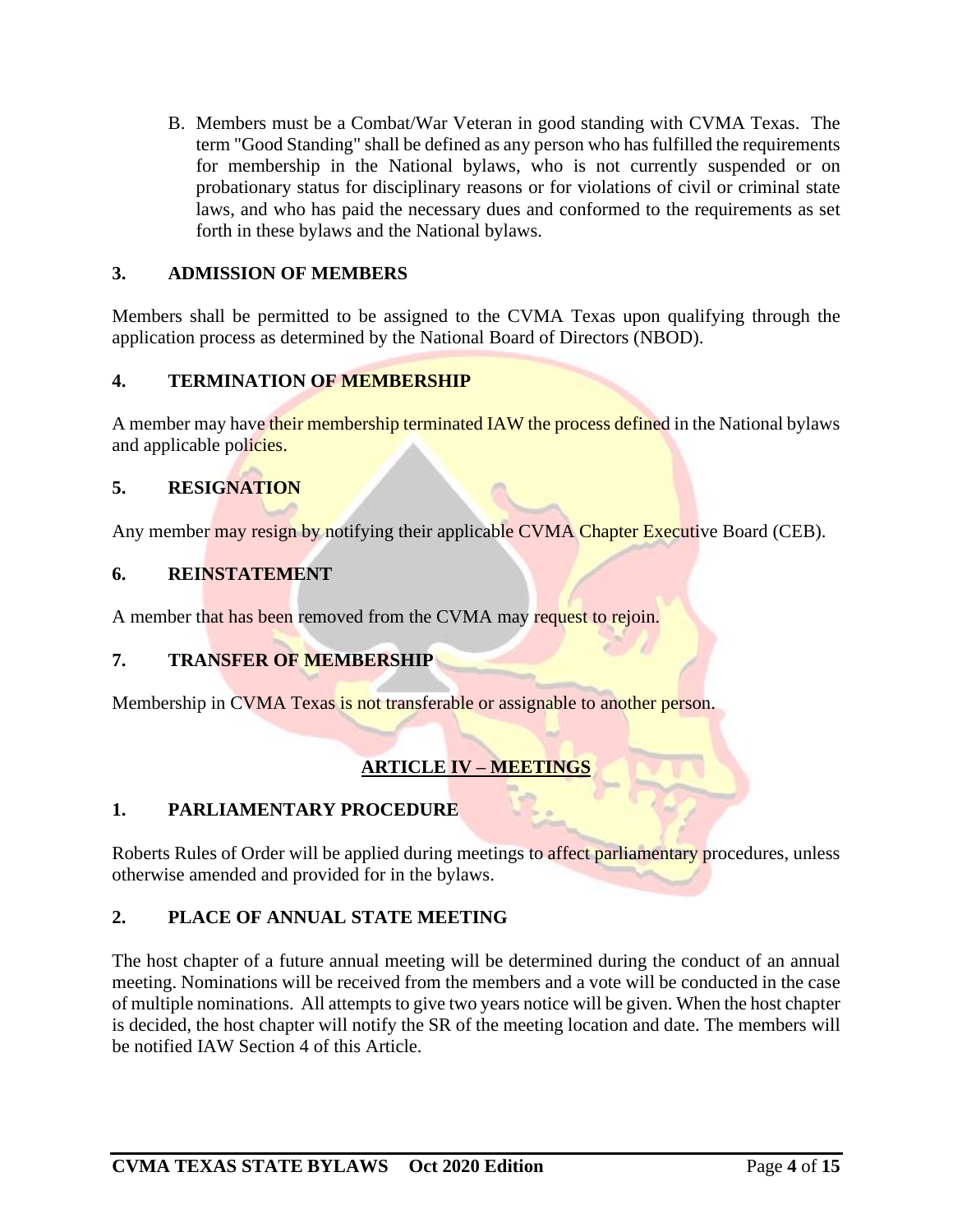#### **3. ANNUAL STATE MEETING**

The annual meeting of Texas CVMA members shall be held during the months of September through October on a date and time agreed upon by the SEB and the host Texas CVMA chapter.

#### **4. NOTICE OF ANNUAL STATE MEETING**

Notice stating the place, day, and hour of the annual meeting shall be given to the Chapter Commanders not less than thirty (30) days before the date of the meeting, either in person, by email, telephonically, or by posting to the CVMA Texas website.

#### **5. QUORUM OF MEMBERS**

The members present at the meeting entitled to vote, represented in person, shall constitute the quorum.

#### **6. VOTING OF MEMBERS**

- A. Each Full Member shall be entitled to one  $(1)$  vote on each matter submitted to a vote of the members with the exception of the SR who will only vote in the event of a tie.
- B. A member may only vote in person. No proxy vote is permitted.
- C. Only Full members are eligible to vote in State business.
- D. The total of the majority of the votes cast by the members present at a meeting shall be the act of the members meeting, unless the vote of a greater number is required by law, the Certificate of Formation, or these Bylaws.
- E. Any vote may be taken by voice, show of hands, standing count, or by ballot.
- F. Members who are currently suspended are not eligible to vote at the local, State, or National level.

#### **7. VOTING LISTS**

- A. The SEB shall prepare a list of the names of all the members who are in good standing and are eligible to vote.
- B. The SEB shall make the list of voting members available at the meeting, and any voting member or voting member's agent or attorney is entitled to inspect the list at any time during the meeting or any adjournment.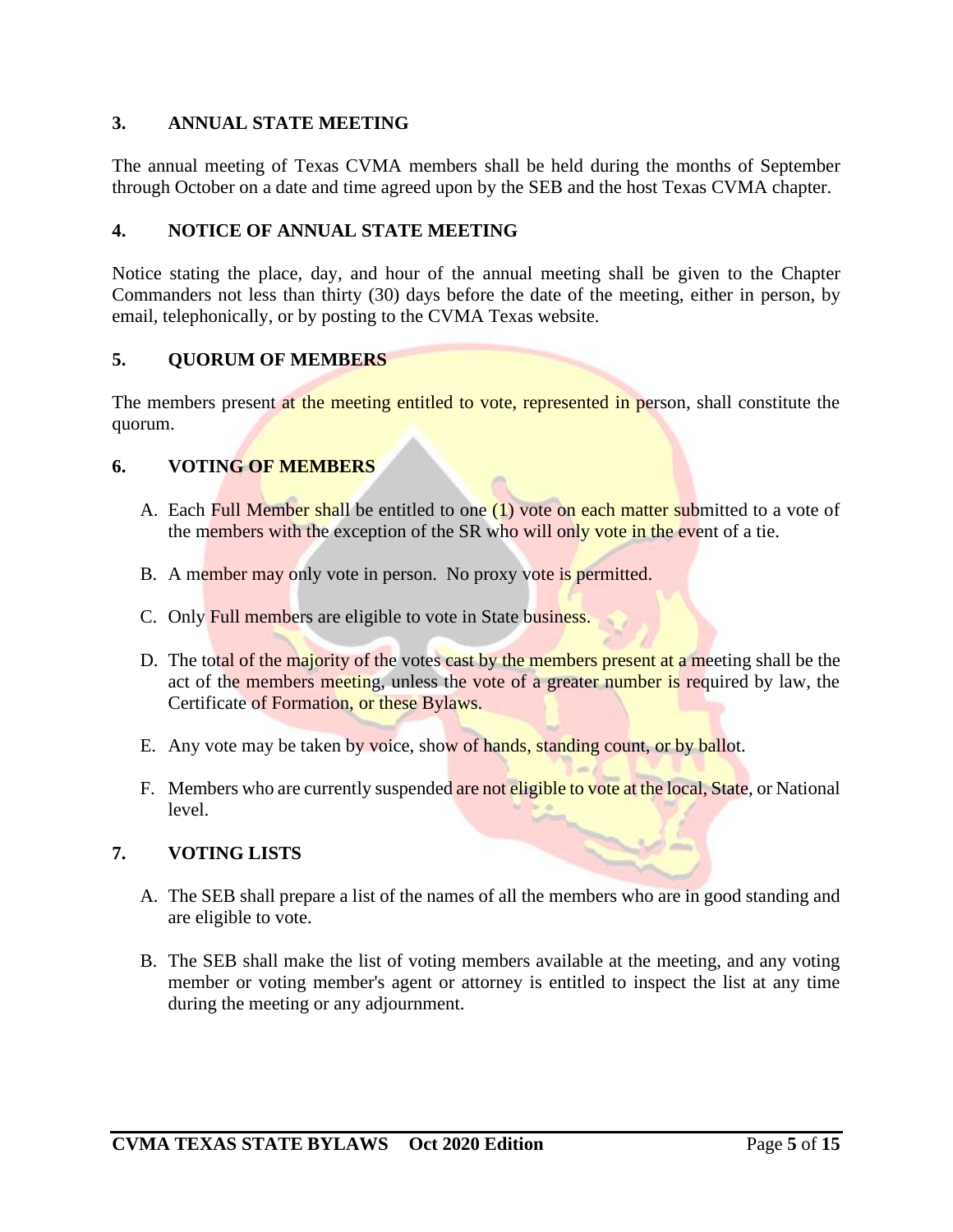#### **8. SPECIAL MEETINGS**

- A. Special meetings of the members may be called by the SR, a majority of the SEB, or by notice of not less than one-fifth of the Texas State full members entitled to cast a vote at such meeting.
- B. Any person or persons entitled hereunder to call a special meeting of members may do so only by written request sent by email, certified mail, or delivered in person to the SR or SSEC.
- C. The officer receiving the written request shall, within ten (10) days from the date of its receipt, cause notice of the meeting to be given in the manner provided by these Bylaws to all members entitled to vote at the meeting. If the officer does not give notice of the meeting within ten (10) days after the date of receipt of the written request, the person or persons calling the meeting may fix the time of meeting and give the notice in the manner provided in these Bylaws.
- D. Only business within the purpose or purposes described in the notice or petition may be conducted at a special meeting of the members.

#### **9. SPECIAL COMMITTEES**

- A. A special committee may be appointed by the SR or designated at an annual or special meeting by a majority vote of the members present.
- B. Each such committee shall consist of three or more members. The purpose of such special committees should be to consider, investigate, or take action on certain matters or subjects. A committee shall not operate to relieve the members of any responsibility or rights contained in these bylaws.
- C. A committee will prepare and maintain minutes and notes from all committee meetings.
- D. Each committee shall continue its tasks until the next annual meeting or until the conclusion of its intended purpose where it will present its findings and conclusions to the SR for dissemination to the Chapters.

#### **ARTICLE V – BOARD MEMBERS**

#### **1. STATE EXECUTIVE BOARD**

A. The powers of CVMA Texas shall be exercised under the authority of these bylaws and the business and affairs of CVMA Texas shall be managed under the direction of the SEB of CVMA Texas.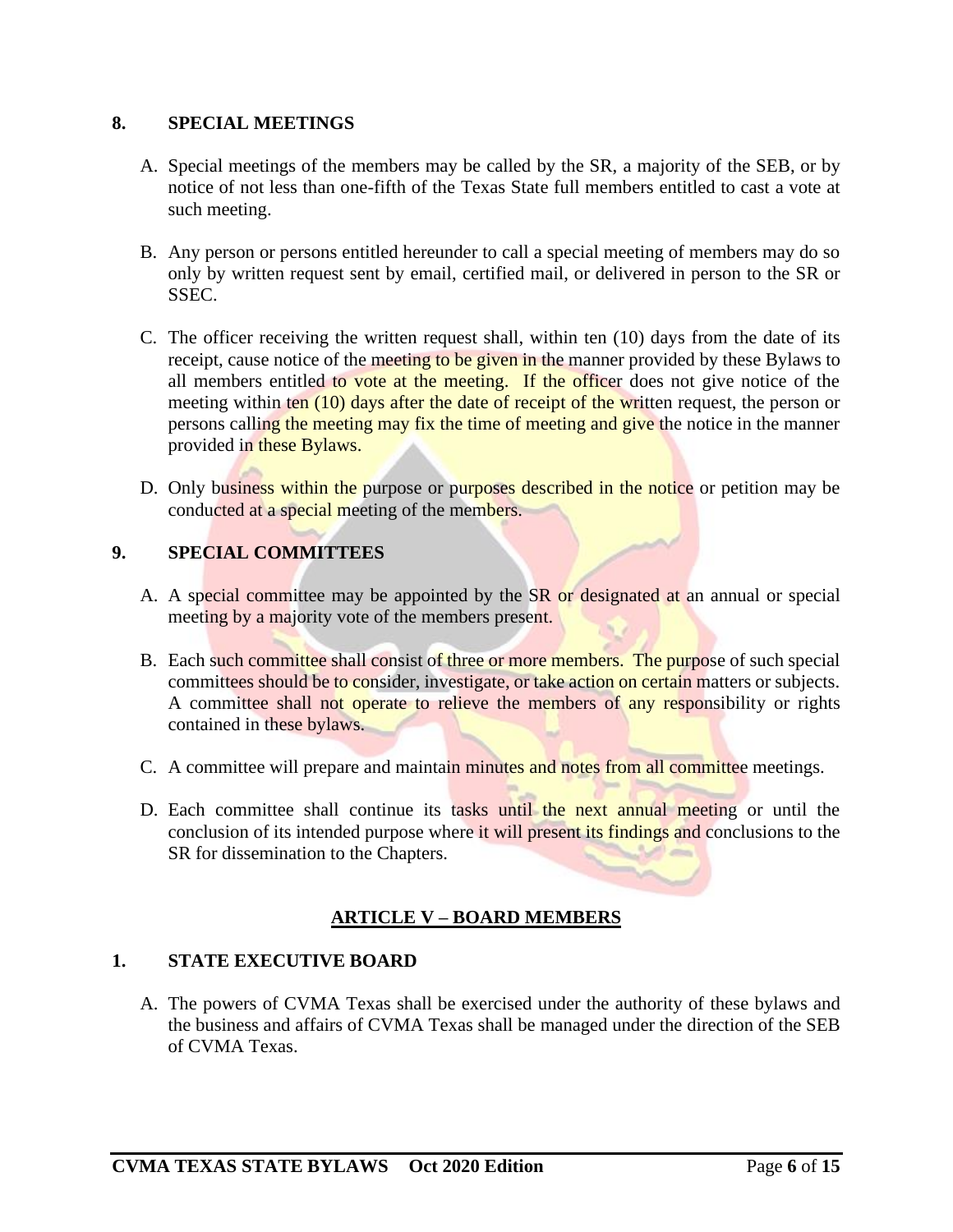- B. Board members shall:
	- a. Be legal residents of the State of Texas unless active duty military from outside the State and stationed in Texas.
	- b. Be Texas CVMA members.
	- c. Reside within the State of Texas.

#### **2. NUMBER AND ELECTION OF BOARD MEMBERS**

- A. There shall be six board members that compose the SEB and each of the board members shall hold one officer position as described herein below.
- B. A board member shall hold office until said board member's successor has been elected, appointed, or designated and qualified.

#### **3. REMOVAL**

A board member may be removed from office, with or without cause, by the persons entitled to elect, designate, or appoint the board member. If the board member was elected to office, removal requires an affirmative vote equal to the vote necessary to elect the board member.

#### **4. RESIGNATION**

A board member may resign by providing written notice of such resignation to the State Representative. The resignation shall be effective upon the date of receipt of the notice of resignation or the date specified in such notice. Acceptance of the resignation shall not be required to make the resignation effective.

#### **5. ANNUAL MEETING OF THE SEB**

The Annual Meeting of the SEB shall occur at the time and place of the annual Texas State Convention designated for the Annual Meeting of the members.

#### **6. REGULAR MEETING OF THE SEB**

Regular meetings of the SEB will be held quarterly at a minimum at such time and place as may be determined by the SEB.

#### **7. SPECIAL MEETINGS OF THE SEB**

The Secretary shall call a special meeting of the SEB whenever requested to do so by the State Representative or by two or more board members. Such special meeting shall be held at the date and time specified in the notice of meeting.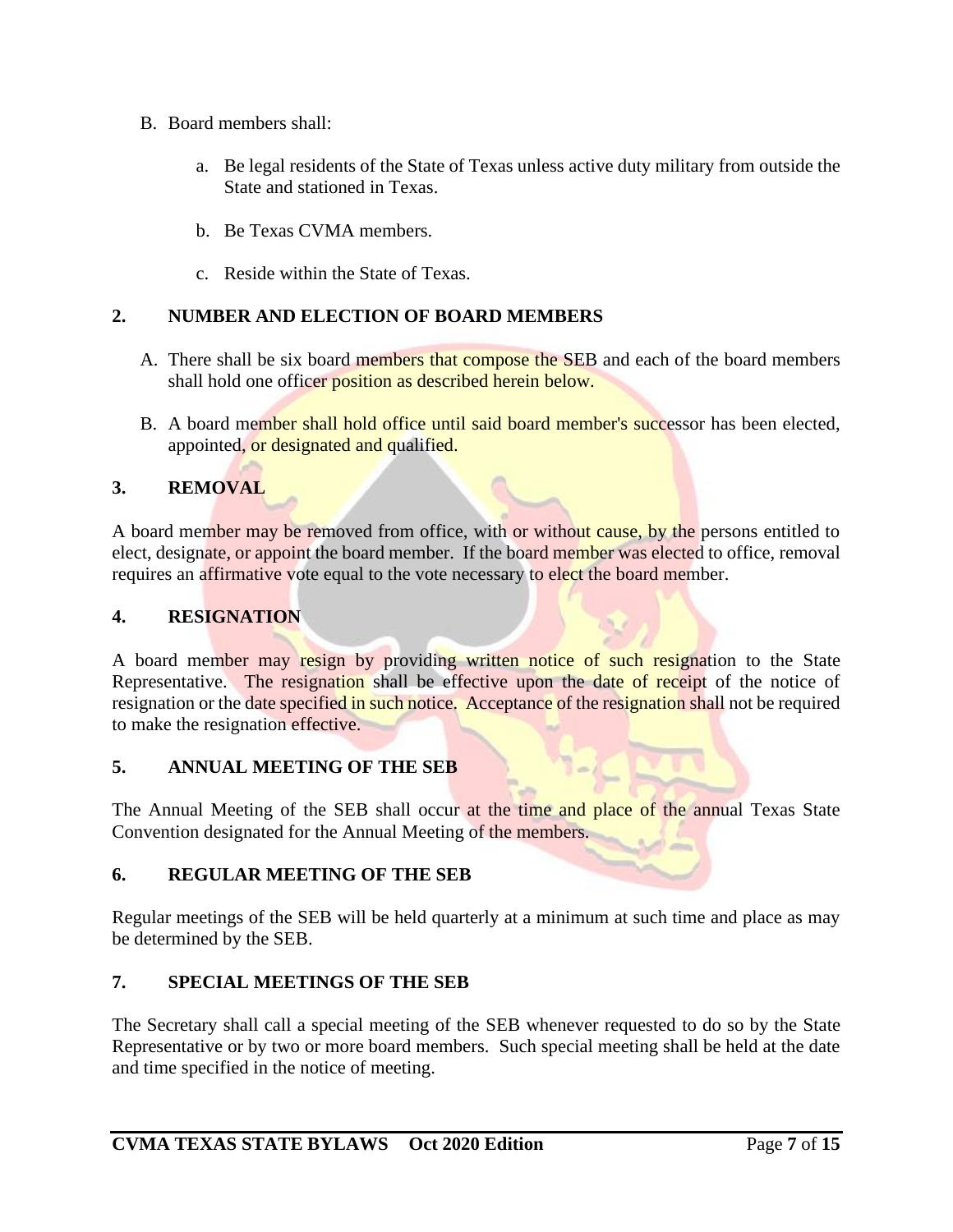#### **8. PLACE OF THE SEB MEETINGS**

All meetings of the SEB shall be held either at the principal office of CVMA Texas or at another place as specified in the meeting notice.

#### **9. NOTICE OF THE SEB MEETINGS**

Notice of any meeting of the SEB shall be given at least seven (7) days in advance by written notice delivered personally or sent by mail or electronic posting to each SEB member at that board member's address as shown by the records of CVMA Texas. Any board member may waive notice of any meeting. The attendance of a board member at any meeting shall constitute a waiver of notice of such meeting, except where a board member attends a meeting for the express purpose of objecting to the transaction of any business because the meeting is not lawfully called or convened. Neither the business to be conducted, nor the purpose of, any regular or special meeting of the SEB need be specified in the meeting notice.

#### **10. QUORUM AND VOTING OF THE SEB**

A quorum for the transaction of business by the SEB shall be a majority of the number of board members fixed by these Bylaws. A board member must vote in person or, if such meeting is conducted via teleconference, voice voting is allowed.

#### **11. SALARIES AND COMPENSATION**

SEB Members and appointed State officers shall not receive any salary or compensation for their services.

#### **12. MINUTES OF THE SEB's MEETING**

Meeting minutes of SEB annual, regular, and special meetings will be recorded. Approved SEB general meeting minutes will be distributed or available to all State members within 30 days of said meeting.

#### **ARTICLE VI - OFFICERS**

#### **1. NUMBER OF OFFICERS**

The six elected SEB members of CVMA TEXAS shall be the State Representative, two (2) State Sergeants at Arms (SSAA), State Secretary (SSEC), State Treasurer (STRES) and the State Public Relations Officer (SPRO). The additional staff officer positions of State Chaplain (SCHAP), and State Webmaster are appointed positions and may be filled at the State Representative's discretion. The position of State Quartermaster (SQM) is also a staff officer position but is an elected position. SEB command and staff positions are filled by full members only.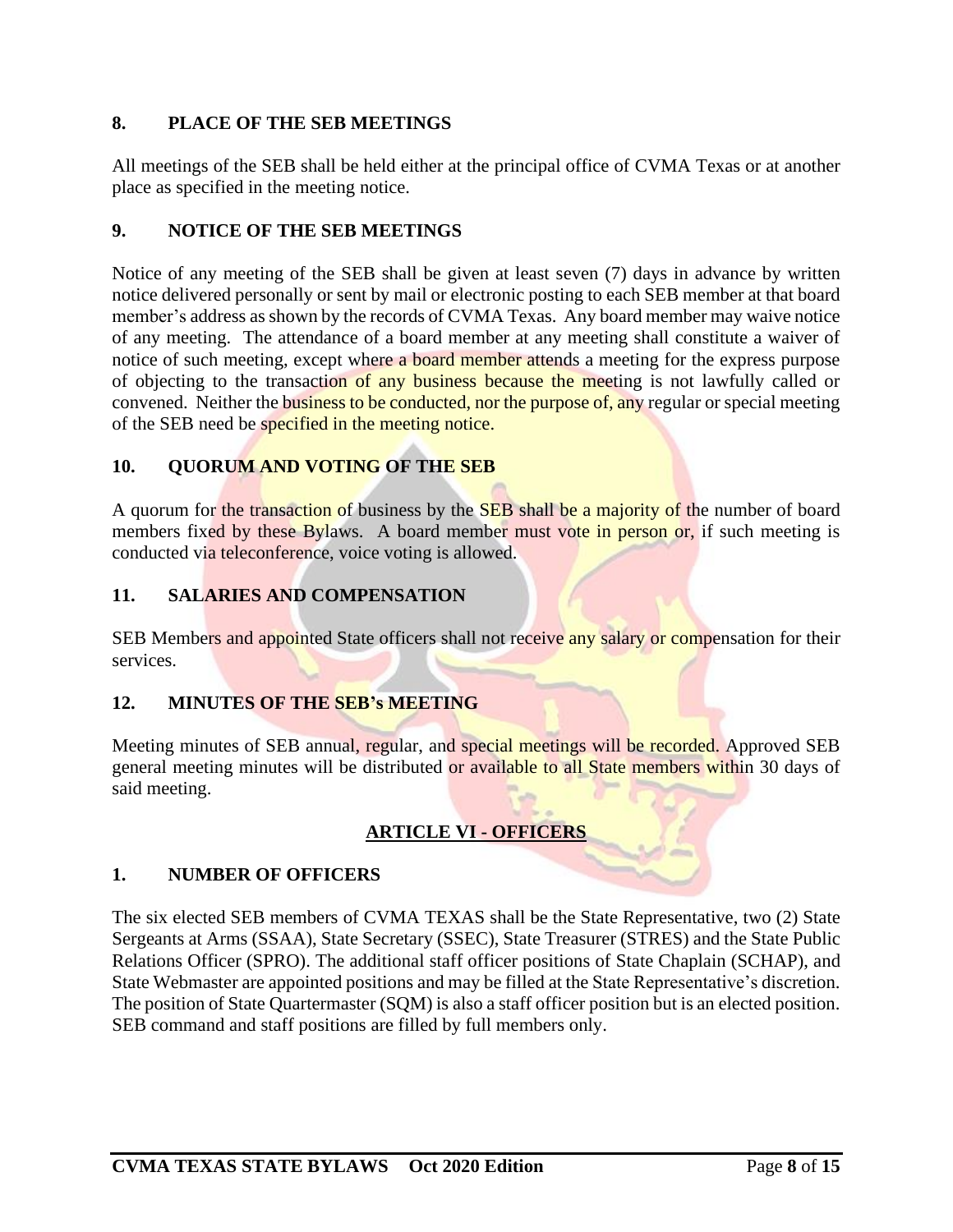#### **2. ELECTION OF OFFICERS AND TERM OF OFFICE**

All officers that constitute the SEB shall be elected by the members at the regular annual meeting of the members for such terms not exceeding three (3) years. For continuity of the SEB, the threeyear election cycle will consist of:

- 1. State Representative and State Public Relations Officer
- 2. State Sergeant at Arms #1 and State Secretary
- 3. State Sergeant at Arms #2 and State Treasurer

The SQM will be elected the same year as the SSAA#2 and STRES.

A minimum of two (2) years of CVMA membership and prior service as a Chapter officer is required to be elected to a SEB position. Officers on the SEB cannot hold any Chapter or NBOD officer position concurrently.

#### **3. REMOVAL OF OFFICERS, VACANCIES**

Except for the SR, any officer elected or appointed may be removed by the majority of the members entitled to vote at a special meeting of the members or annual meeting of the members provided that the notice of the meeting agenda had been given in accordance with the bylaws. In addition to the removal provisions for an officer by the vote of the members, officers serving in State staff positions may be removed by the SR or a unanimous vote of the SEB. A vacancy in any elected office because of death, resignation, removal, disqualification, or otherwise, will be filled by the SR or may be filled by a unanimous vote of the SEB. The vacated position will be filled for the remainder of the term for that position. A vacancy in any appointed position may be filled by the State Representative.

#### **4. STATE REPRESENTATIVE (SR)**

The Texas State Representative (SR) shall be the chief executive officer of CVMA Texas, preside as Chairman at all meetings of the SEB and members, schedule regular elections and ensure they are held IAW these bylaws, and ensure that all orders and resolutions of the SEB are carried out, and act as an ex-officio member of all committees.

The SR will perform all duties and obligations as outlined in the National bylaws.

The SR shall be the liaison between CVMA Texas and any outside person or organization. The SR may delegate those liaison duties to another SEB member as appropriate.

#### **5. STATE SERGEANT AT ARMS (SSAA)**

A. The State Sergeant at Arms (SSAA) is responsible for ensuring that bylaws and Standing rules of order of CVMA TEXAS are not violated and that orders of the Officers are carried out in an expeditious manner.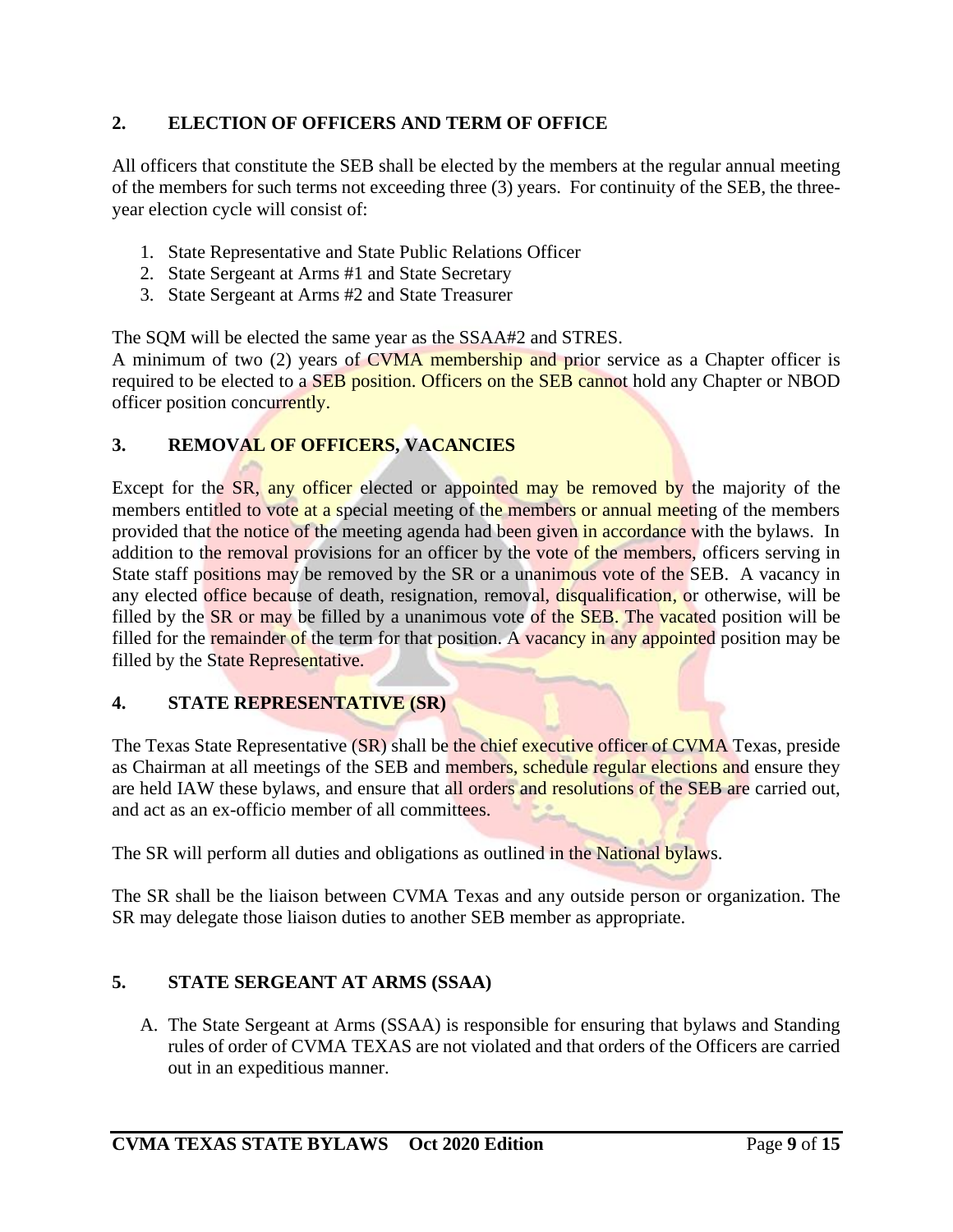- B. The SSAA is responsible for keeping order at all State events and meetings, safety and security of Texas members, will maintain order during meetings, and check member's identification cards before each meeting and vote.
- C. The SSAA is responsible for collecting and distributing proposed amendments to these Bylaws as directed in Article IX.
- D. The State Sergeant at Arms will perform all duties and obligations as outlined in the National bylaws.
- E. The SSAA will immediately notify the SR and SEB of any real or perceived threat to the safety and security of the State's Chapters and members or events.
- F. The SSAA will perform other duties as assigned by the SR.
- G. The SSAAs will be identified as SSAA #1 and SSAA #2 for election cycle purposes only. SSAA #1 and SSAA #2 will be considered equal in rank and positional authority when performing duties as SSAA.

#### **6. STATE SECRETARY (SSEC)**

- A. The State Secretary (SSEC) shall record all votes and the minutes of SEB and annual membership meetings and provide copies of the annual membership meeting minutes to SEB members and Texas Chapter Commanders within sixty days of the meeting. The SSEC shall give or cause to be given notice of all meetings of the members and all meetings of the SEB and shall perform such other duties as may be prescribed by the SR.
- B. The SSEC shall maintain and keep all CVMA Texas records including membership lists, bylaws, Rules of Order, Standing Rules, Policies, Resolutions, Committee Reports, and all correspondence between CVMA Texas and outside entities. The SSEC shall keep in safe custody the seal of CVMA Texas, and when authorized by the SEB, affix the same to any instrument requiring it, and when so affixed, it shall be attested by the SSEC's signature.
- C. The SSEC will gather and store Texas CVMA historical data such as membership records, new chapter or detachment records and bylaws.
- D. In the absence of the SSEC, the minutes of all meetings of the board and members shall be recorded by such person as shall be designated by the SR.

#### **7. STATE TREASURER (STRES)**

A. The State Treasurer (STRES) shall be available to all CVMA Texas Chapters to provide guidance, mentorship, training, and assistance. The STRES shall also be available to members that are beginning new chapters by assisting them in reaching their incorporated status.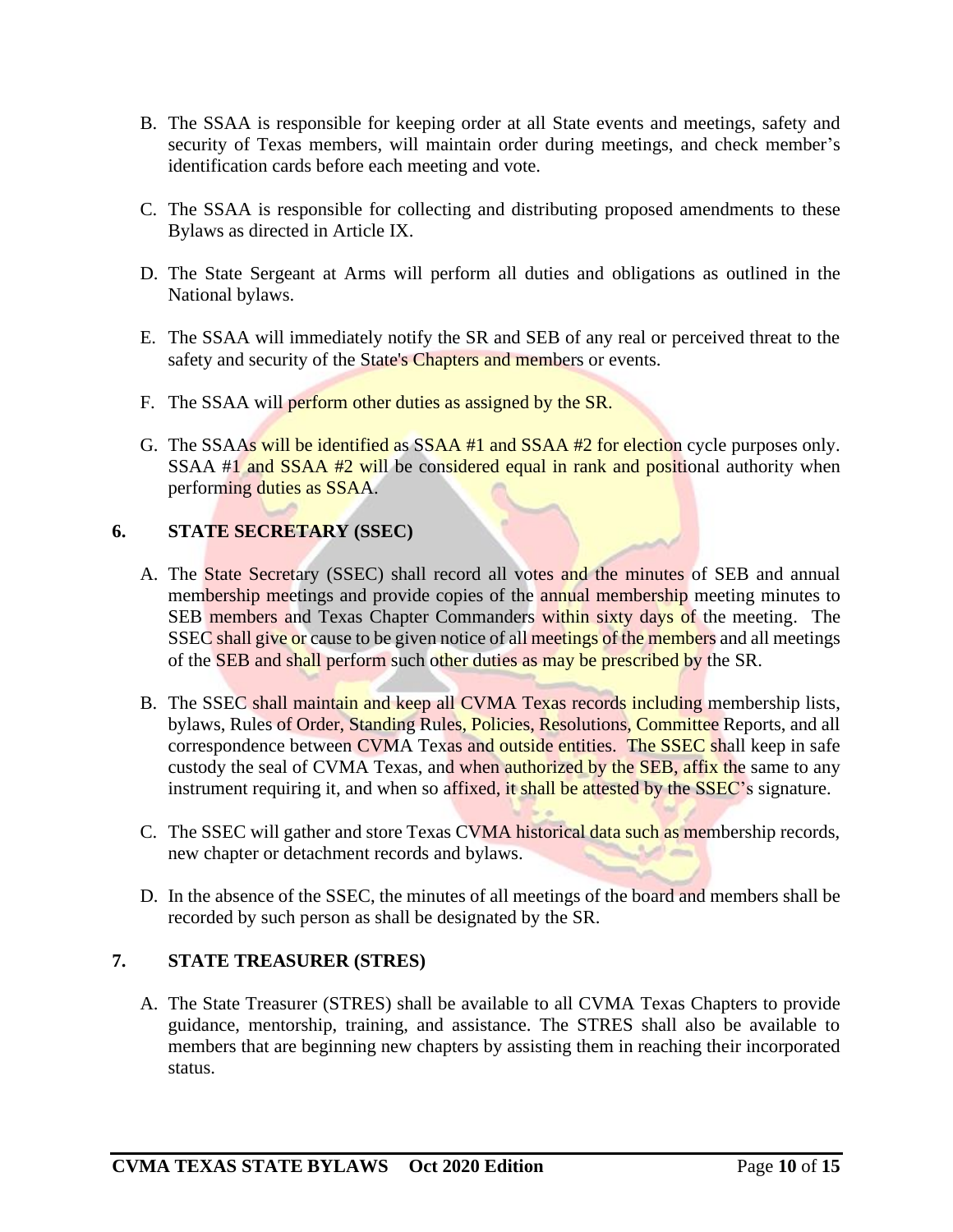- B. The STRES shall provide oversight of the State funds and securities and shall keep full and accurate accounts of receipts and disbursements in books belonging to CVMA Texas.
- C. The STRES shall collect all forms of income as required and disburse the funds of CVMA Texas as may be ordered by the SR or the SEB, taking proper vouchers for such disbursements. The STRES shall render to the SEB an account of all of the transactions and of the financial condition of CVMA Texas and exhibit the books, records, and accounts to the SEB at any time. The STRES will provide a regular report to be sent and/or available for all members to view.
- D. The STRES shall present to the SR's attention any requests for disbursing funds if, in the judgment of the STRES, any such request is not properly authorized.
- E. The STRES will perform such other duties as assigned by the SR.

#### **8. STATE PUBLIC RELATIONS OFFICER (SPRO)**

- A. The State Public Relations Officer (SPRO) will oversee all CVMA Texas publicity, in conjunction with and approved by the SEB. Duties will include Historian, pictures, articles, TV, social media, radio announcements, and other duties determined by the SEB that relates to Texas CVMA. The SPRO will be expected to coordinate with the TX State Webmaster. The SPRO is a voting member of the SEB.
- B. The SPRO will perform such other duties as assigned by the SR.

#### **ARTICLE VII - MISCELLANEOUS**

#### **1. MEETINGS BY TELEPHONE CONFERENCE, ELECTRONIC OR OTHER REMOTE COMMUNICATIONS TECHNOLOGY**

Subject to the provisions required or permitted by the Texas Business Organizations Code and these Bylaws for notice of meetings, members of the SEB, or members of any committee, may participate in and hold a meeting of such members, board, or committee by means of: (1) conference telephone or similar communications equipment by which all persons participating in the meeting can communicate with each other; or  $(2)$  another suitable electronic communications system, including videoconferencing technology or the Internet, only if: (a) each member entitled to participate in the meeting consents to the meeting being held by means of that system; and (b) the system provides access to the meeting in a manner or using a method by which each member participating in the meeting can communicate concurrently with each other participant. Participation in a meeting pursuant to this section shall constitute presence in person at such meeting, except where a person participates in the meeting for the express purpose of objecting to the transaction of any business on the ground that the meeting is not lawfully called or convened.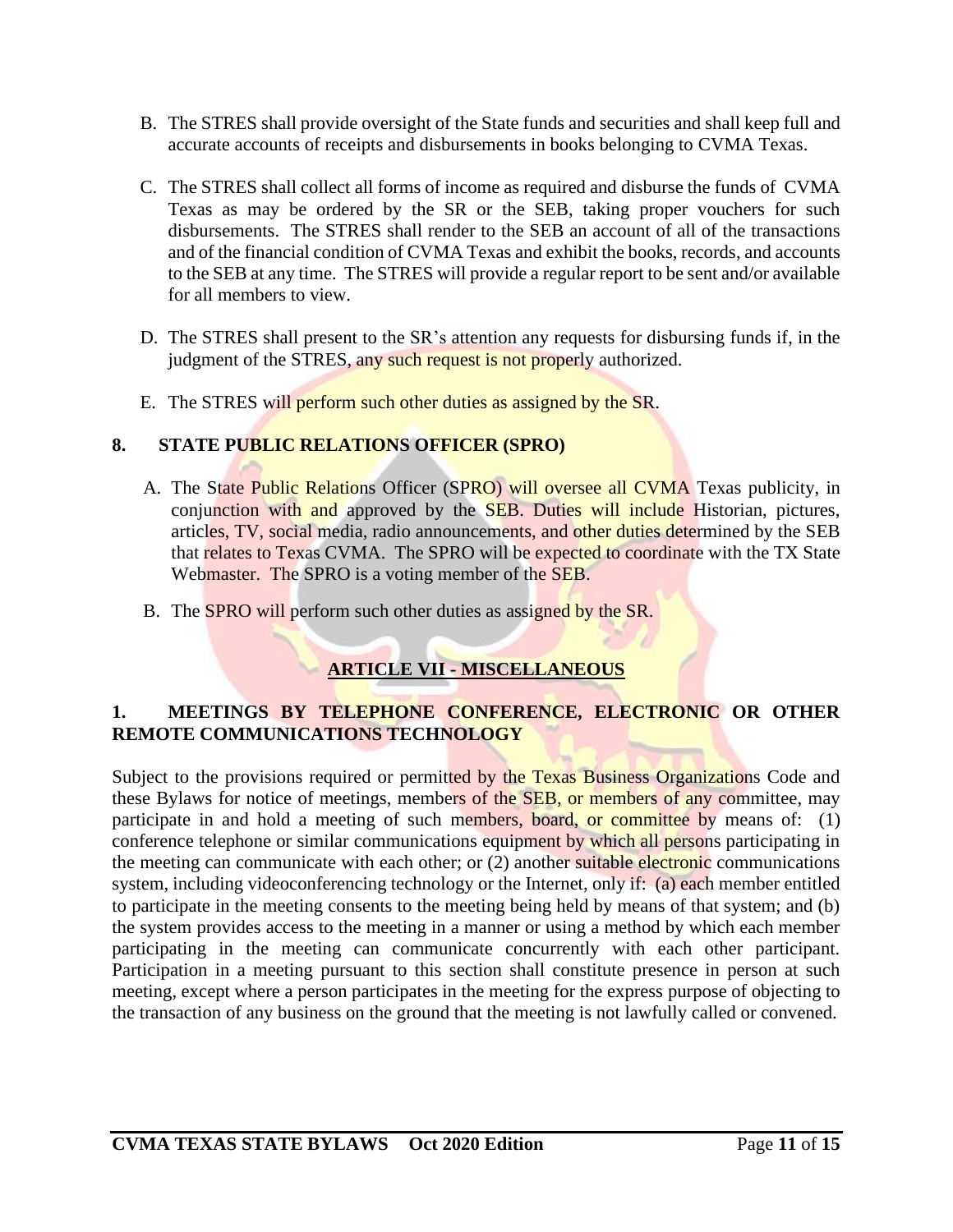#### **2. CONTRACTS**

The SEB may authorize any officer or officers, agent or agents of CVMA Texas, in addition to the officers so authorized by these Bylaws, to enter into any contract or execute and deliver any instrument in the name of and on behalf of CVMA Texas, and such authority may be general or confined to specific instances.

#### **3. CHECKS, DRAFTS, ETC.**

All checks, drafts, or other instruments for payment of money or notes of CVMA Texas shall be signed by both the STRES and SSEC.

#### **4. DEPOSITS**

All funds of CVMA Texas shall be deposited from time to time to the credit of CVMA Texas in such banks, trust companies, or other depositories as the SEB may select.

#### **5. GIFTS**

The SEB may accept on behalf of CVMA Texas any contribution, gift, bequest, or devise for the general purposes or for any special purpose of CVMA Texas.

#### **6. BOOKS AND RECORDS**

The SEB shall keep correct and complete books and records of account and shall keep minutes of the proceedings of the members, SEB, and committees and shall keep at the registered office or principal office in this State a record of the names and addresses of its members entitled to vote. A Texas CVMA member, on written demand stating the purpose of the demand, has the right to examine and copy, in person or by agent, accountant, or attorney, at any reasonable time, for any proper purpose, the books and records of CVMA Texas relevant to that purpose, at the expense of the member.

#### **7. FINANCIAL RECORDS AND ANNUAL REPORTS**

CVMA Texas shall maintain current true and accurate financial records with full and correct entries made with respect to all financial transactions of CVMA Texas, including all income and expenditures, in accordance with generally accepted accounting practices. All records, books, and annual reports (if required by law) of the financial activity of CVMA Texas shall be kept at the registered office or principal office of CVMA Texas in this state for at least three years after the closing of each fiscal year and shall be available to the public for inspection and copying there during normal business hours. CVMA Texas may charge for the reasonable expense of preparing a copy of a record or report.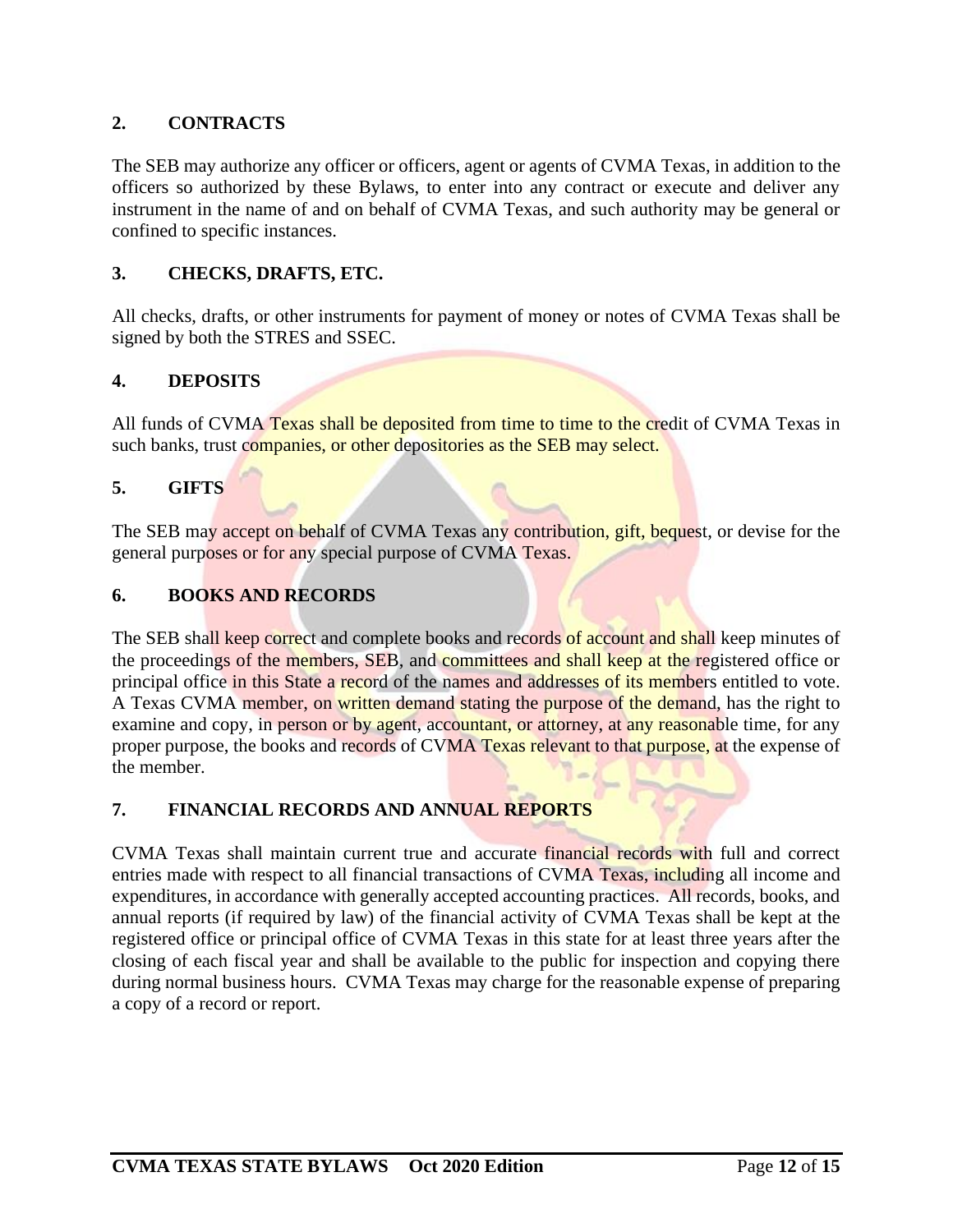#### **8. FISCAL YEAR**

The fiscal year of CVMA Texas shall follow the calendar year and end on December 31 of each year.

#### **ARTICLE VIII – CONSTRUCTION**

#### **1. PRONOUNS AND HEADINGS**

All personal pronouns used in these Bylaws shall include the other gender whether used in masculine or feminine or neutral gender, and the singular shall include the plural whenever and as often as may be appropriate. All headings herein are for convenience only and neither limit nor amplify the provisions of these Bylaws.

#### **2. INVALID PROVISIONS**

If any one or more of the provisions of these Bylaws, or the applicability of any such provision to a specific situation, shall be held invalid or unenforceable, such provision shall be modified to the minimum extent necessary to make it or its application valid and enforceable, and the validity and enforceability of all other provisions of these Bylaws and all other applications of any such provision shall not be affected thereby.

#### **ARTICLE IX - AMENDMENT OF BYLAWS AND POLICIES**

#### **1. GENERAL AUTHORITY**

CVMA Texas members may amend or repeal these bylaws, or adopt new bylaws, unless the Certificate of Formation or the Texas Business Organizations Code limits such powers. Any such revisions to bylaws shall be contained in a complete revision and shall supersede all prior bylaws. The bylaws may not be repealed without the immediate and subsequent adoption of new bylaws. If any CVMA Texas bylaws conflict with the National bylaws, the National bylaws will take precedence over the State bylaws.

#### **2. VOTING ON AND ADOPTION OF AMENDMENTS**

All Amendments shall be voted on at the Annual Meeting of the members and passed by twothirds (2/3) of the full members present and casting a vote. Amendments to these bylaws will be submitted to the NBOD for review and approval before inclusion and adoption in these bylaws.

#### **3. SUBMISSION OF PROPOSED AMENDMENTS**

Proposed amendments to the bylaws will be submitted by members through the Chapters to their SSAA. Proposed Amendments must be submitted on the Bylaw change form found in the most current National By-Laws. To be considered, proposed amendments must be submitted to their SSAA no later than 30 April of each year. The SSAA will provide the collected proposed amendments and forward them to the State Bylaw Committee no later than 5 May of each year.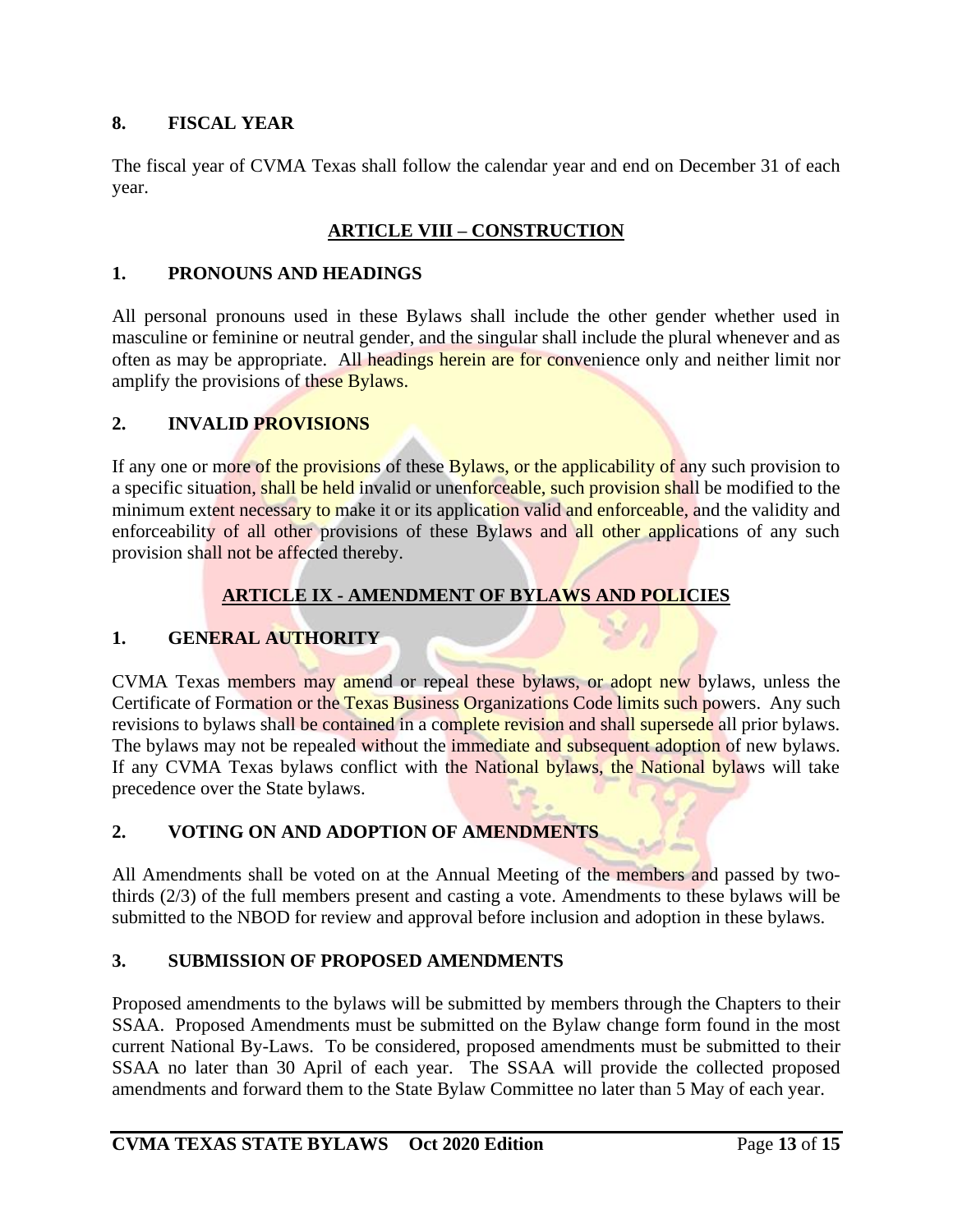#### **4. STATE BYLAW COMMITTEE FORMATION AND COMPOSITION**

The State Bylaw Committee shall be composed of 5 full members of CVMA Texas. The Committee shall be appointed by the SR at each Annual Meeting and serve until the next Annual Meeting. The State Bylaw Committee will elect a Committee Chairman. No Member will serve on the State Bylaw Committee in consecutive years.

#### **5. STATE BYLAW COMMITTEE DUTIES**

The State Bylaw Committee shall receive the collected proposed amendments and review them for spelling, grammar, and composition errors, as well as for conflicts with National Bylaws. If errors are detected, the committee will work directly with the submitting member to correct any errors, if possible. If multiple proposed amendments to the same article or section of the bylaws are submitted, the committee will coordinate among the submitting members to attempt to consolidate the proposed amendment. In the event that more than five  $(5)$  proposed amendments are received by the committee, the committee shall select five (5) proposed amendments that will be voted on at the Annual Meeting. Selection will be made based on the committee's objective determination of relevance and necessity. The final selected proposed amendments shall be turned in to the SSAA no later than July 31st. The SSAA shall distribute the final proposed amendments to the SSEC for dissemination to their members no later than August 5th to allow sufficient time for Chapters to discuss the proposed amendments prior to the Annual Meeting.

#### **6. MORATORIUM ON AMENDMENTS**

No amendments to these Bylaws will be considered until after the first Annual Meeting following the adoption of these Bylaws.

#### **7. STATE POLICIES**

- A. The SR may develop policy letters or memorandum to supplement these bylaws for the purpose of outlining CVMA Texas processes, procedures, or special instructions that are not covered in these bylaws. These processes or special instructions may include administrative, safety issues, or other processes deemed necessary for the efficiency, general safety, etc. of CVMA Texas members.
- B. Except for the policies identified in paragraph C below, any new policy written will be sent to the Chapters for approval. The Chapter's members will vote on the proposed State policy. Chapter meeting minutes containing the policy vote will be sent to the SR. If the policy is approved by a majority of members casting a vote State-wide, it will be in effect until such time a motion is made and carries at an annual Texas State meeting to rescind or amend the policy.
- C. The SR is the approving authority for any policy concerning the safety or welfare of CVMA Texas members.